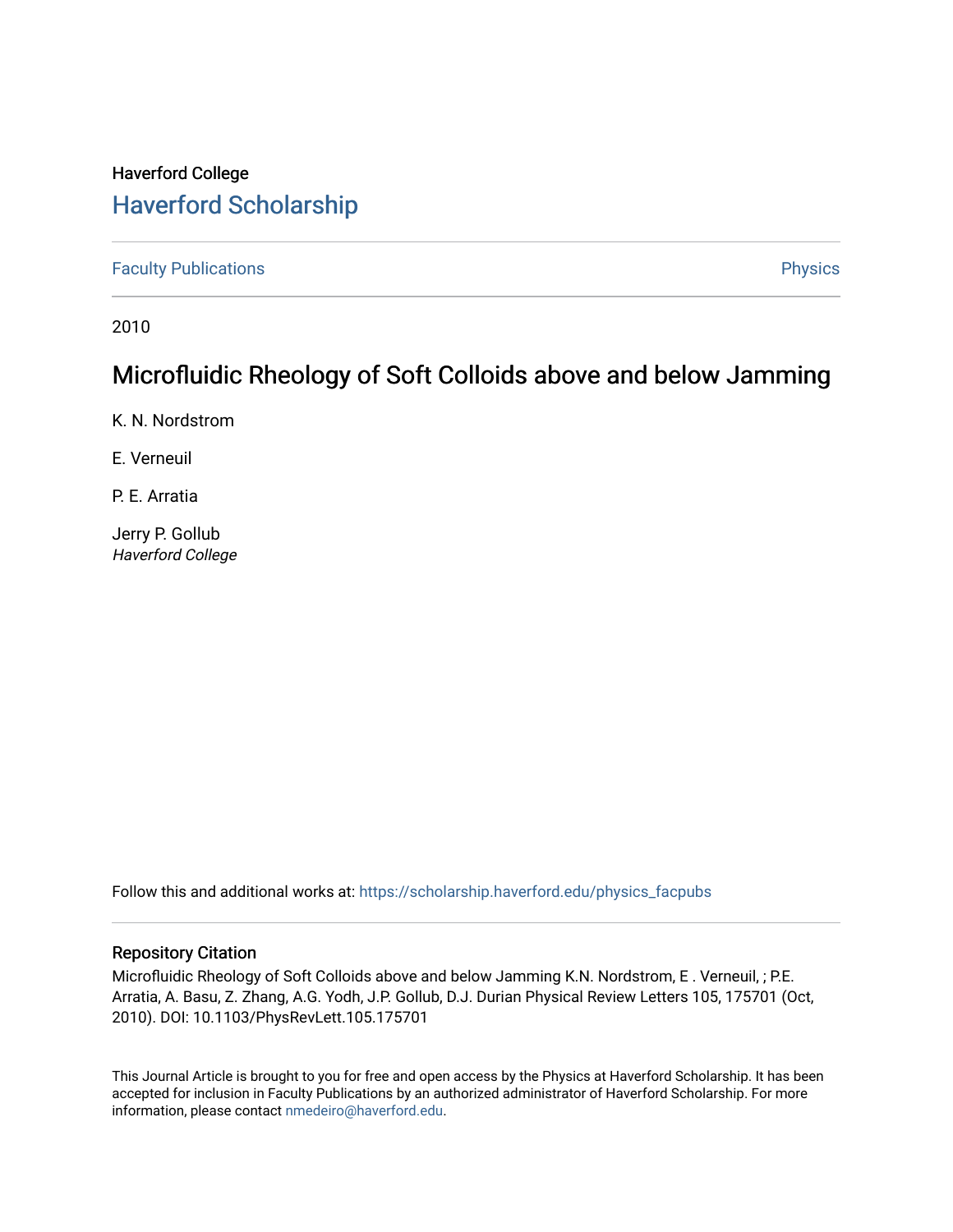## Microfluidic Rheology of Soft Colloids above and below Jamming

K. N. Nordstrom,<sup>1</sup> E. Verneuil,<sup>1,2</sup> P. E. Arratia,<sup>1,3</sup> A. Basu,<sup>1</sup> Z. Zhang,<sup>1,2</sup> A. G. Yodh,<sup>1</sup> J. P. Gollub,<sup>1,4</sup> and D. J. Durian<sup>1</sup>

<sup>1</sup>Department of Physics and Astronomy, University of Pennsylvania, Philadelphia, Pennsylvania 19104, USA

<sup>2</sup>Complex Assemblies of Soft Matter, CNRS-Rhodia-UPenn UMI 3254, Bristol, Pennsylvania 19007, USA<br><sup>3</sup>Department of Mechanical Engineering, University of Pennsylvania, Philadelphia, Pennsylvania 19104, U

 ${}^{3}$ Department of Mechanical Engineering, University of Pennsylvania, Philadelphia, Pennsylvania 19104, USA

 $^{4}$ Department of Physics and Astronomy, Haverford College, Haverford, Pennsylvania 19041, USA

(Received 26 July 2010; published 21 October 2010)

The rheology near jamming of a suspension of soft colloidal spheres is studied using a custom microfluidic rheometer that provides the stress versus strain rate over many decades. We find non-Newtonian behavior below the jamming concentration and yield-stress behavior above it. The data may be collapsed onto two branches with critical scaling exponents that agree with expectations based on Hertzian contacts and viscous drag. These results support the conclusion that jamming is similar to a critical phase transition, but with interaction-dependent exponents.

DOI: [10.1103/PhysRevLett.105.175701](http://dx.doi.org/10.1103/PhysRevLett.105.175701) PACS numbers: 64.60. - i, 47.57.Ok, 47.60.Dx, 83.80.Kn

The concept of jamming [\[1](#page-4-0)] aims for a unified understanding of dense soft matter such as granular media, colloids, foams, emulsions, and glassy liquids. Such systems are considered to be jammed if the relaxation time is longer than the observation window, so that the particles appear stuck in a fixed configuration and the sample appears to have a yield stress. At zero temperature and zero applied stress, this transition occurs at a critical volume fraction of particles,  $\phi_c$ , and is known as "point J" on the jamming phase diagram [[2](#page-4-1)]. The discovery of growing dynamical length and time scales on approach to point J suggests that it is a critical point [\[2](#page-4-1)–[6\]](#page-4-2).

To extend these ideas to driven systems, the shear stress  $\sigma$  has been studied theoretically as a function of both imposed strain rate  $\dot{\gamma}$  and of distance  $|\phi - \phi_c|$  to the critical packing fraction [\[7–](#page-4-3)[10](#page-4-4)]. The rheology was found to collapse onto separate branches above and below  $\phi_c$ when plotted as  $\sigma/|\phi - \phi_c|^2$  versus  $\dot{\gamma}/|\phi - \phi_c|^2$ . For<br>Hertzian particles in a viscous liquid conflicting exponents Hertzian particles in a viscous liquid, conflicting exponents have been reported as  $\{\Delta = 1.8 \pm 0.1, \Gamma = 2.4 \pm 0.1\}$  [[8\]](#page-4-5),<br> $\{\Lambda = 1.5 \Gamma = 2.75\}$  [9] and  $\{\Lambda = 2 \Gamma = 4\}$  [10]  ${\{\Delta = 1.5, \Gamma = 2.75\}}$  [\[9\]](#page-4-6), and  ${\{\Delta = 2, \Gamma = 4\}}$  [\[10\]](#page-4-4). However there has been no experimental test of these predictions. In part this is because most experiments are restricted to hard spheres, which cannot be packed above  $\phi_c \approx 0.64$ . Also, conventional rheometers can give misleading results for yield-stress materials due to wall slip and shear banding. Here, we circumvent both issues by using soft gel particles and a custom microfluidic rheology technique. We demonstrate critical behavior by the collapse of scaled stress versus strain rate, with exponents that can be understood in terms of particle-particle interaction forces in best agreement with Ref. [\[10\]](#page-4-4).

The experimental system is a dense aqueous suspension of colloidal N-isopropylacrylamide (NIPA) gel particles [\[11](#page-4-7)[,12\]](#page-4-8), which are swollen with water and hence are nearly index and density matched. By changing the temperature, the amount of swelling and hence the volume fraction can be readily controlled. As characterized by dynamic light scattering for dilute samples, the diameter is of order 1  $\mu$ m and the volume varies with temperature as  $V(T) = (2.93 \ \mu \text{m}^3) [1 - T/(39.6 \degree \text{C})]$  for our temperature range,  $19 \degree C \leq T \leq 25 \degree C$ . The polydispersity is about 10%. Here we study a single sample with particle number density of  $4.55 \times 10^{17}/\text{m}^3$ , such that the empirical fit translates to  $\phi(T) = 1.34 - T/(29.4 \degree C)$  for our temperature range.

The mechanical properties of the particles are characterized by centrifugal compression; see Ref. [\[13](#page-4-9)] for full details. At rest, the particles sediment to a total packing height  $H_c$  corresponding to random close packing of spheres at  $\phi_c \approx 0.64$ . When spun at angular speed  $\omega$ , the packing compresses to a smaller height  $H$ , and the volume fraction varies with depth such elastic and centrifugal forces balance everywhere. Data for  $H/H_c$  are plotted vs  $(\omega^2 H_c/g)^{2/3}$  in Fig. [1\(a\)](#page-2-0), where  $g = 9.8$  m/s<sup>2</sup>, for three different temperatures and for samples with a range of H different temperatures and for samples with a range of  $H_c$ values. The choice of  $x$  axis is both so that the data collapse for different  $H_c$ , and so that the initial decay are linear for Hertzian spheres and can be used to deduce the elastic modulus  $E$  of the sphere material [\[13\]](#page-4-9). This holds well; final results for  $E$  are plotted vs temperature in Fig. [1\(b\)](#page-2-0), and will used to scale rheology data. The solid black curves in Fig. [1\(a\)](#page-2-0) represent fits based on a constitutive elastic model where the compressive stress is Hertzian at small strains and diverges at a finite strain [[13](#page-4-9)]. The striking feature is that these fits all asymptote to  $H_a/H_c \approx 0.64$ at high centrifugal acceleration. Since the average volume fraction is inversely proportional to height, then  $H_a/H_c$  =  $\phi_c/\phi_a$ . The asymptotic normalized compression in Fig. [1\(a\)](#page-2-0) therefore gives an asymptotic packing fraction of  $\phi_a = 1$ . This suggests that the NIPA particles deform under compression without deswelling, so that packing fractions *above*  $\phi_c$  also may be reliably computed from the dilute suspension particle size data.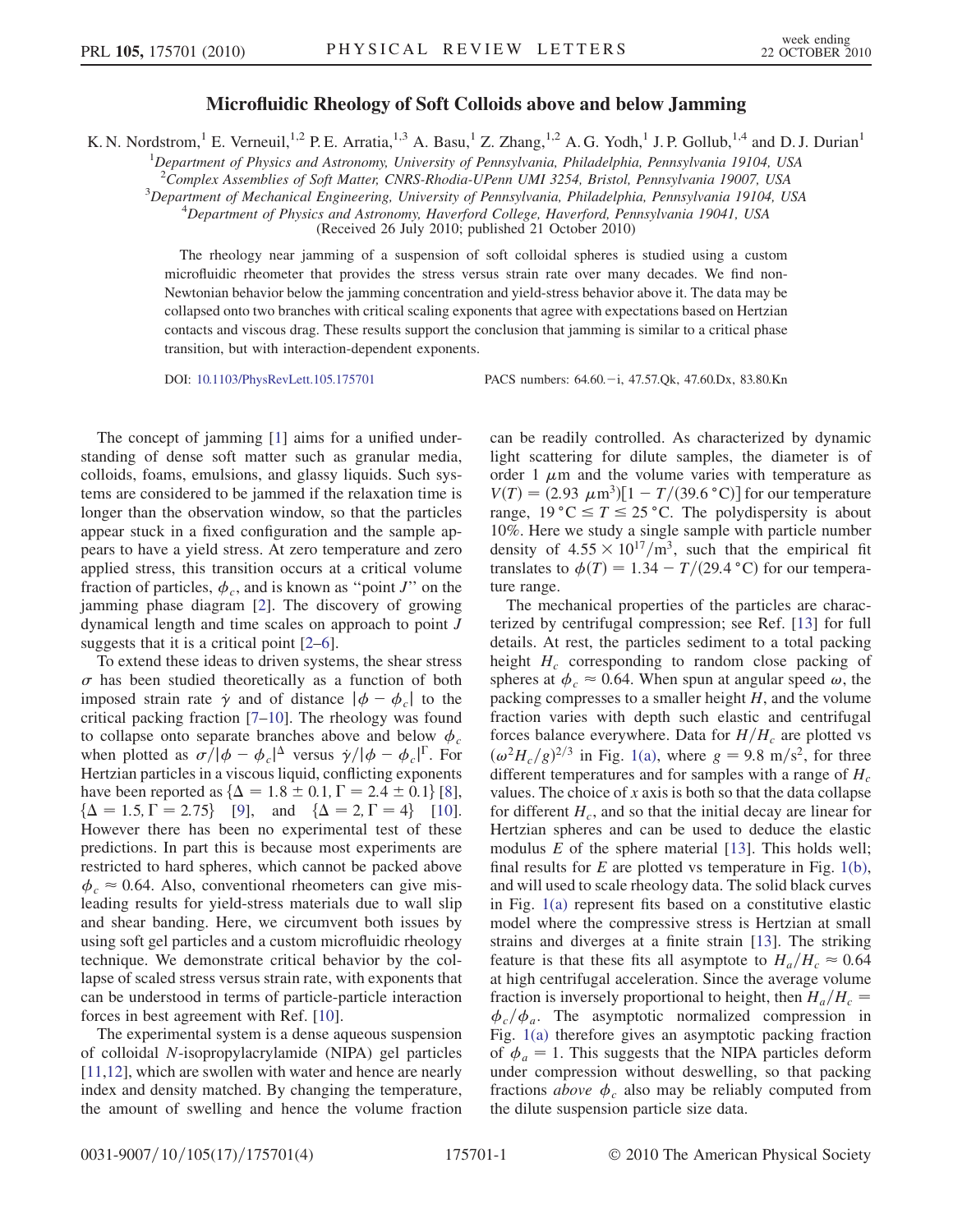<span id="page-2-3"></span>

<span id="page-2-0"></span>FIG. 1 (color online). Characterization of NIPA particles. (a) Normalized height of a column of particles vs dimensionless combination of angular rotation speed  $\omega$ , initial height  $H_c$ , and  $g = 9.8 \text{ m/s}^2$ ; colors distinguish different  $H_c$ . (b) Elastic modulus of the particles vs temperature, deduced from the initial slopes shown as dashed lines in (a), plus empirical fit corresponding to  $E \sim 1/V^3$  where V is particle volume. Particle diameters are indicated along the curve.

The steady shear flow rheology is measured with the microfluidic device sketched in Fig. [2\(a\).](#page-2-1) It consists of a rectangular PDMS channel, 25  $\mu$ m wide  $\times$  100  $\mu$ m deep  $\times L = 2$  cm long, fabricated with standard soft lithography [\[14\]](#page-4-10) and bonded to a glass microscope slide. The fluid is forced through the channel using pressurized air and inlet/outlet tubing of sufficient diameter that the imposed pressure drop  $\Delta P$  occurs only along the length L of the channel. Force balance therefore allows the shear stress at distance y from the center of the channel to be computed as  $\sigma(y) = (\Delta P/L)y$ . The corresponding strain rate at y is found by numerical differentiation of strain rate at y is found by numerical differentiation of the velocity profile,  $\dot{\gamma}(y) = dv_x(y)/dy$  [[15](#page-4-11)]. For this, we collect video data with a Phantom CMOS camera (1–10 000 fps) connected to a Zeiss Axiovert 200 microscope with  $100 \times$  objective focused at midheight. Since the channel is tall, the observed flow is equivalent to that between parallel plates [[15](#page-4-11)]. An objective-cooling collar



<span id="page-2-1"></span>FIG. 2 (color online). The experimental setup. (a) The fluid is driven through the microfluidic channel by setting the inlet and outlet pressures. (b) Video data of the suspension flow is taken at midchannel height. (c) An image taken from a video showing the particles. Example velocity profiles are superimposed for a Newtonian fluid (red) and for NIPA samples at  $\phi = 0.56$  (blue) and  $\phi = 0.64$  (green).

(Bioptechs) and cooling plate above the sample are controlled to about 0.1 C in order to vary the volume fraction. An example video frame in Fig. [2\(c\)](#page-2-1) displays bead-scale intensity variations, so thatparticle image velocimetry may be implemented with custom LABVIEW code. Example velocity profiles are superposed on the still image of Fig. [2\(c\).](#page-2-1) Altogether, for a single pressure drop, the  $\sigma(y)$ <br>and  $\dot{\gamma}(y)$  data may thus be combined to give stress vs strain and  $\dot{\gamma}(y)$  data may thus be combined to give stress vs strain rate shear rheology. The dynamic range is typically two decades in  $\dot{\gamma}$ , and may be extended by varying the imposed pressure drop.

This rheology concept has been realized previously [\[16](#page-4-12)[,17\]](#page-4-13), and is related to experiments [\[18–](#page-4-14)[20\]](#page-4-15) where the shape of a velocity profile is used to characterize shear rheology. Microfluidics is an ideal platform, since the channels are long compared to width so that entrance or exit effects are easily avoided. And owing to the small scale, high strain rates may be achieved at low Reynolds numbers, so that inertial flow instabilities are avoided. Furthermore, the local strain rate is directly measured, and hence no problems arise from wall slip or shear banding as typically hamper use of conventional rheometers for materials with a yield stress.

Results for the stress vs strain rate are collected in Fig. [3.](#page-2-2) Good agreement is found for multiple pressure drops at the same volume fraction. This demonstrates the reproducibility and level of uncertainty in our data; it also implies the absence of nonlocal effects, by contrast with Refs. [\[17,](#page-4-13)[20\]](#page-4-15). Note that the data show a clear distinction in functional form above and below  $\phi_c$ . For low  $\phi$ , the stress tends towards zero at low strain rates. For higher  $\phi$ , the stress extrapolates toward a nonzero yield stress  $\sigma_y$ . We find qualitatively similar results using a conventional rheometer. To analyze the flow curves, we first fit the stress data to the phenomenological Herschel-Bulkley form:

<span id="page-2-2"></span>

FIG. 3 (color online). Shear stress versus strain rate for several different volume fractions, as labeled. Symbol types distinguish runs at different driving pressures. The dashed curves represent fits to the Herschel-Bulkley equation.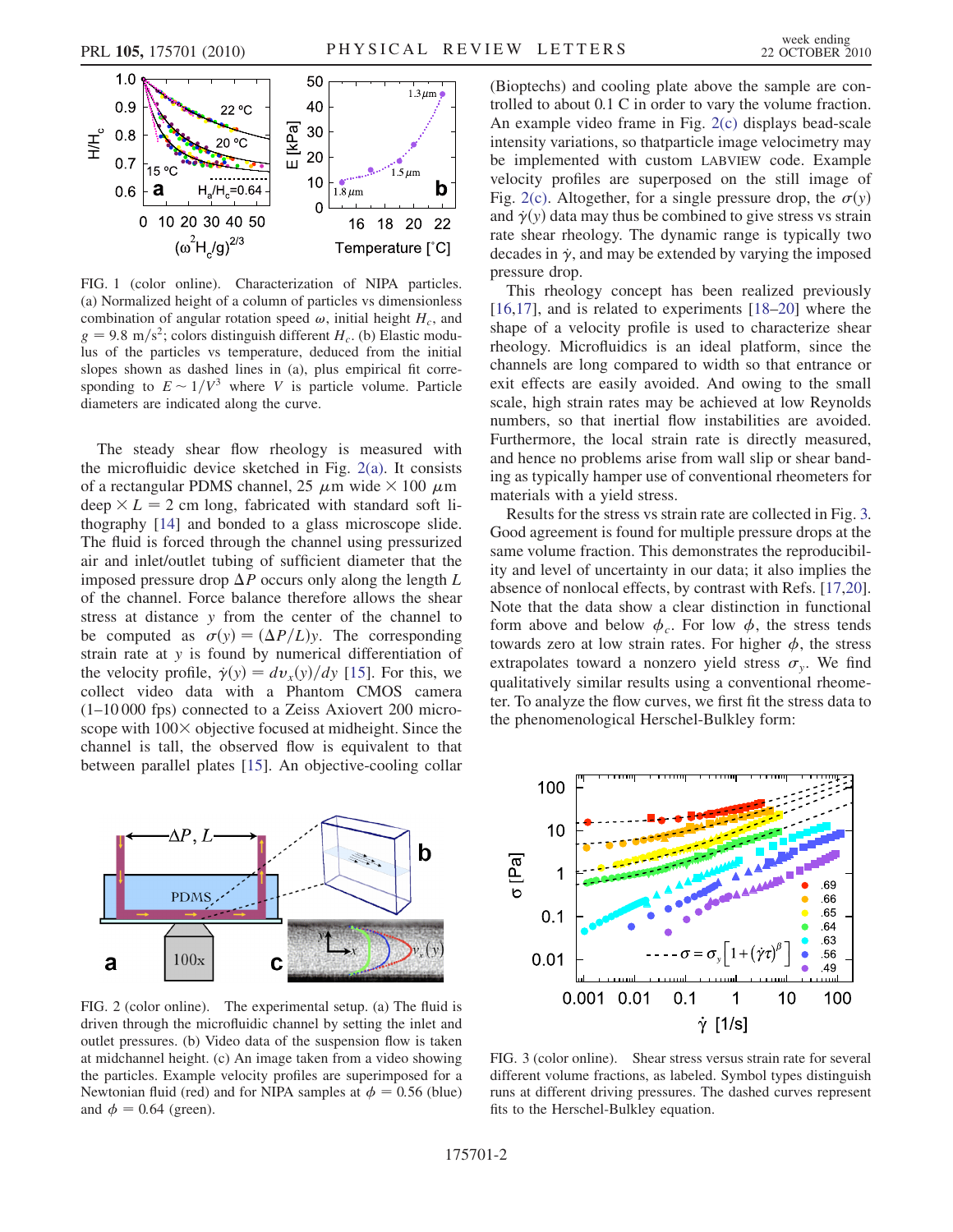

<span id="page-3-0"></span>FIG. 4 (color online). Fitting parameters vs volume fraction  $\phi$ : (a) the exponent  $\beta$ , (b) the dimensionless yield stress  $\sigma_y/E$ , and (c) the dimensionless time scale  $\tau E/\eta_0$ ; E is the particulate material elastic modulus and  $\eta_0 = 0.01$  g/(cm s) is the fluid viscosity. The large symbols are for the main system of particles, as in Figs. [1](#page-2-3) and [3](#page-2-2); the small symbols in part (a) are for particles about 8 times less massive.

$$
\sigma = \sigma_y [1 + (\dot{\gamma}\tau)^{\beta}] = \sigma_y + K \dot{\gamma}^{\beta}, \tag{1}
$$

<span id="page-3-1"></span>where  $\beta$  is the shear-thinning exponent,  $\tau$  is a time constant, and  $K$  is called the consistency. The quality of the fits is satisfactory, as shown by the dashed curves in Fig. [3](#page-2-2) for  $\phi > \phi_c$ . The results for  $\beta$  displayed in Fig. [4\(a\)](#page-3-0) exhibit no apparent dependence on  $\phi$ , and have average and standard deviation  $0.48 \pm 0.03$ . For other microgel sys-<br>tems. Ref. [21] discusses vield-stress behavior and tems, Ref. [\[21](#page-4-16)] discusses yield-stress behavior and Ref. [\[22\]](#page-4-17) finds  $\beta = 0.45$ , while Refs. [\[23](#page-4-18)–[26](#page-4-19)] fit to forms that cross between different limiting viscosities at low and high strain rates. The value  $\beta = 1/2$  is predicted near jamming for viscously-interacting athermal particles [\[10\]](#page-4-4). For simplicity, and so that  $K$  has constant units, we henceforth fix  $\beta = 1/2$  and repeat the fits.

The fitting parameters  $\sigma_y$  and  $\tau$  are collected in Figs. [4\(b\)](#page-3-0) and  $4(c)$  as a function of  $\phi$ . Both the yield stress and the time constant have been rendered dimensionless by appropriate factors of the elasticity  $E$  of the particulate material and the viscosity  $\eta_0$  of the suspending fluid. This also serves to eliminate the spurious  $\phi$  dependence originating from the variation of  $E$  with particle swelling. While  $K$  is always well defined,  $\sigma_y$  and  $\tau$  exist only above jamming and, respectively, appear to vanish and diverge on approach to  $\phi_c$ . As shown in the main plots, the results may be fitted to powerlaw forms  $\sigma_y/E \sim (\phi - \phi_c)^2$  and  $\tau E/\eta_0 \sim 1/(\phi - \phi_c)^T$ ,<br>giving  $\delta \phi = 0.633 + 0.002$ ,  $\Delta = 2.2 + 0.43$ , and  $\delta \phi =$ giving  $\{\phi_c = 0.633 \pm 0.002, \Delta = 2.2 \pm 0.4\}$  and  $\{\phi_c = 0.637 + 0.002$   $\Gamma = 3.8 + 0.6\}$  The two values for  $\phi$  are  $(0.637 \pm 0.002, \Gamma = 3.8 \pm 0.6)$ . The two values for  $\phi_c$  are in agreement and average to  $(0.635 \pm 0.003)$  consistent with in agreement and average to  $0.635 \pm 0.003$ , consistent with random close packing of spheres. Fixing  $\phi$  to this value, we random close packing of spheres. Fixing  $\phi_c$  to this value, we plot  $\sigma_y/E$  and  $\tau E/\eta_0$  vs  $\phi - \phi_c$  on log-log axes as insets in<br>Figs. 4(b) and 4(c). These demonstrate power-law behavior. Figs. [4\(b\)](#page-3-0) and [4\(c\)](#page-3-0). These demonstrate power-law behavior, and give the final refined scaling exponents as  $\Delta = 2.1 \pm 0.2$  and  $\Gamma = 4.1 \pm 0.3$  However, we will conservatively 0.2 and  $\Gamma = 4.1 \pm 0.3$ . However, we will conservatively take the final statistical uncertainties to be twice as large take the final statistical uncertainties to be twice as large, as given by fits where  $\phi_c$  floats. The systematic errors based on the allowed range of  $\beta$  are 0.1 and 0.4 for  $\Delta$  and  $\Gamma$ ,<br>respectively. Note that  $\Delta = \beta \Gamma$  holds within uncertainty respectively. Note that  $\Delta = \beta \Gamma$  holds within uncertainty, which is required so that K remains finite and nonzero which is required so that  $K$  remains finite and nonzero at  $\phi_c$  and so that at high strain rates the stress scales as  $(\eta_0 \dot{\gamma})^{\beta} E^{(1-\beta)}$  independent of  $\phi$ . Also, the very same exponents are found within experimental uncertainty for NIPA nents are found within experimental uncertainty for NIPA particles about 8 times less massive [\[15](#page-4-11)].

Our experimental value of  $\Delta$  agrees with that simulated in Ref. [[8](#page-4-5)], and our full suite of  $\{\beta, \Delta, \Gamma\}$  values are in<br>remarkably good, agreement, with those predicted in remarkably good agreement with those predicted in Ref. [\[10\]](#page-4-4). The observed value of the yield-stress exponent may be understood physically in terms of the scaling of the shear modulus G and the yield strain  $\gamma_v$ . For repulsive particles with interaction energy proportional to overlap raised to the power  $\alpha$ , numerical simulations find  $G \sim (\phi - \phi_c)^{\alpha - 3/2}$ ; this differs from the naive expecta-<br>tion  $\alpha = 2$  due to *d*-dependent ponaffine motion [2.4]. tion  $\alpha$  – [2](#page-4-1) due to  $\phi$ -dependent nonaffine motion [2[,4\]](#page-4-20). If the yield strain scales as  $\gamma_y \sim (\phi - \phi_c)$ , and if the yield stress scales as  $\sigma_y \approx G\gamma_y \sim (\phi - \phi_c)^{\alpha - 1/2}$ , then  $\Delta = \alpha - 1/2$ . [10] For Hertzian elastic particles  $\alpha = 5/2$ .  $\alpha$  - 1/2 [\[10\]](#page-4-4). For Hertzian elastic particles,  $\alpha$  = 5/2, this predicts  $\Delta = 2$  and  $\Gamma = \frac{\Delta}{\beta} = 4$  as seen here.<br>The "distance"  $\phi = \phi$  to jamming thus control

The "distance"  $\phi - \phi_c$  to jamming thus controls the yield stress  $\sigma_y$  and the time constant  $\tau$  appearing in the Herschel-Bulkley form of stress vs strain rate, Eq. ([1\)](#page-3-1), according to respective scaling exponents  $\Delta$  and  $\Gamma$ .<br>Therefore for volume fractions above  $\phi$  the shear rheol-Therefore, for volume fractions above  $\phi_c$ , the shear rheology data should all collapse onto a single master curve when plotted dimensionlessly as  $\sigma/(E|\phi - \phi_c|^2)$  vs<br>  $\sigma_0 \dot{\gamma}/(E|\phi - \phi_c|^2)$  This construction and the required  $\eta_0 \dot{\gamma}/(E|\phi - \phi_c|^{\Gamma})$ . This construction and the required collapse for  $\phi > \phi_c$  are demonstrated in Fig. 5. A notecollapse for  $\phi > \phi_c$  are demonstrated in Fig. [5.](#page-4-21) A noteworthy feature of this plot is that collapse also occurs for all data *below* jamming, for  $\phi < \phi_c$ , onto a distinct branch. Note that the two branches merge close to where the dimensionless scaled stress and strain rate are both near 1, which is reassuring. The collapse along a second branch need not have happened, and serves to emphasize that behavior is controlled by distance to point J—just as second order phase transitions are controlled by distance to criticality. The quality of the collapse is only slightly better using